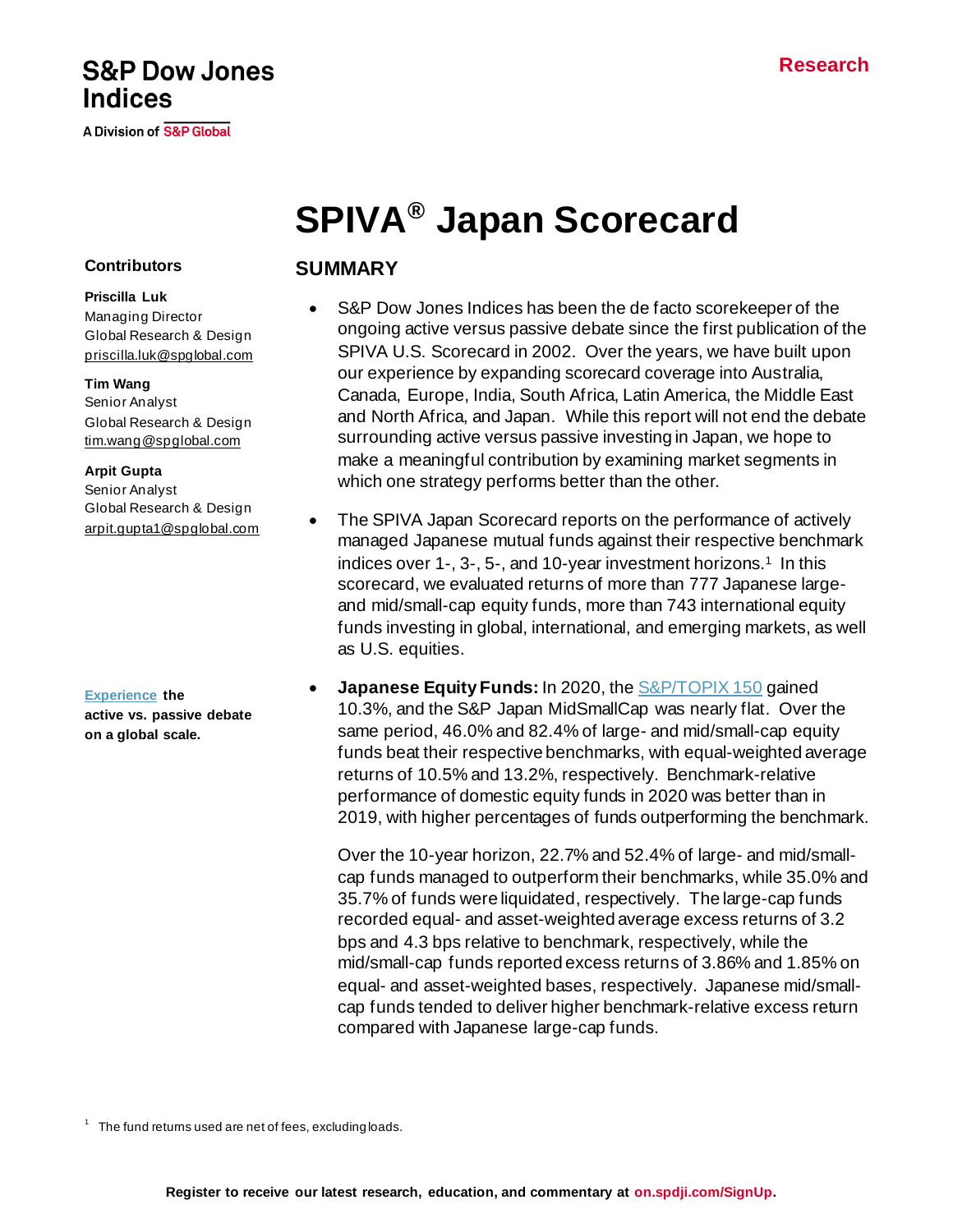• **International Equity Funds:** In 2020, fewer funds in the U.S. and global equity fund categories underperformed their benchmarks than in 2019, while the opposite was observed in the international and emerging market equity fund categories. For U.S. and global equity funds, 68.4% and 52.4% underperformed their respective benchmarks, and 77.4% and 60.5% of international and emerging market equity funds lagged their benchmarks, respectively. For 2020, global equity funds delivered an equal-weighted excess return of 5.1% versus the S&P Global [1200,](https://www.spglobal.com/spdji/en/indices/equity/sp-global-1200/#overview) while the rest of the foreign equity fund categories reported negative equal-weighted average returns relative to their benchmark indices. Significant divergence between the assetand equal-weighted average returns were observed for global equity funds, with asset-weighted return exceeding the equal-weighted returns by 14.1%.

Over the 10-year period, the majority of foreign equity funds underperformed their respective benchmarks. More than 90% of global, international, and emerging equity funds underperformed their respective benchmarks, while 78.3% of U.S. equity funds failed to beat the  $S\&P 500^{\circ}$ . However, U.S. equity funds had the worst benchmark-relative excess return on both equal- and asset-weighted bases (-6.1% and -6.0%, respectively). Foreign equity funds had a 10-year liquidation rate of 46.3%, which was much higher than that of domestic equity funds (35.3%).

| Exhibit 1: Percentage of Funds Outperformed by the Index in Annual Figures (Based on Absolute Return) |                          |                |      |                          |                |      |      |
|-------------------------------------------------------------------------------------------------------|--------------------------|----------------|------|--------------------------|----------------|------|------|
| <b>FUND CATEGORY</b>                                                                                  | <b>COMPARISON INDEX</b>  | 2015           | 2016 | 2017                     | 2018           | 2019 | 2020 |
| Japanese Large-Cap Funds                                                                              | S&P/TOPIX 150            | 43.6           | 63.6 | 15.3                     | 90.2           | 57.6 | 54.0 |
| Japanese Mid-Cap Funds                                                                                | S&P Japan MidCap 100     | 60.7           |      | $\overline{\phantom{a}}$ |                | ۰    |      |
| Japanese Small-Cap Funds                                                                              | S&P Japan SmallCap 250   | 48.2           | ٠    | ٠                        | $\blacksquare$ | ٠    |      |
| Japanese Mid/Small-Cap Funds                                                                          | S&P Japan MidSmallCap    | $\blacksquare$ | 54.6 | 13.1                     | 88.7           | 25.4 | 17.6 |
| All Japanese Equity Funds                                                                             | S&P Japan 500            | 46.4           | 58.2 | 19.7                     | 86.9           | 43.7 | 44.3 |
| U.S. Equity Funds                                                                                     | S&P 500 <sup>®</sup>     | 87.4           | 61.3 | 74.8                     | 46.8           | 78.8 | 68.4 |
| Global Equity Funds                                                                                   | S&P Global 1200          | 70.9           | 90.1 | 64.6                     | 54.2           | 56.2 | 52.4 |
| International Equity Funds                                                                            | S&P Global 1200 Ex Japan | 65.5           | 88.7 | 62.3                     | 47.3           | 67.7 | 77.4 |
| <b>Emerging Equity Funds</b>                                                                          | S&P Emerging BMI         | 46.5           | 82.9 | 75.0                     | 70.8           | 56.8 | 60.5 |

Source: S&P Dow Jones Indices LLC, Morningstar. Data as of Dec. 31, 2020. Table is provided for illustrative purposes. Past performance is no guarantee of future results.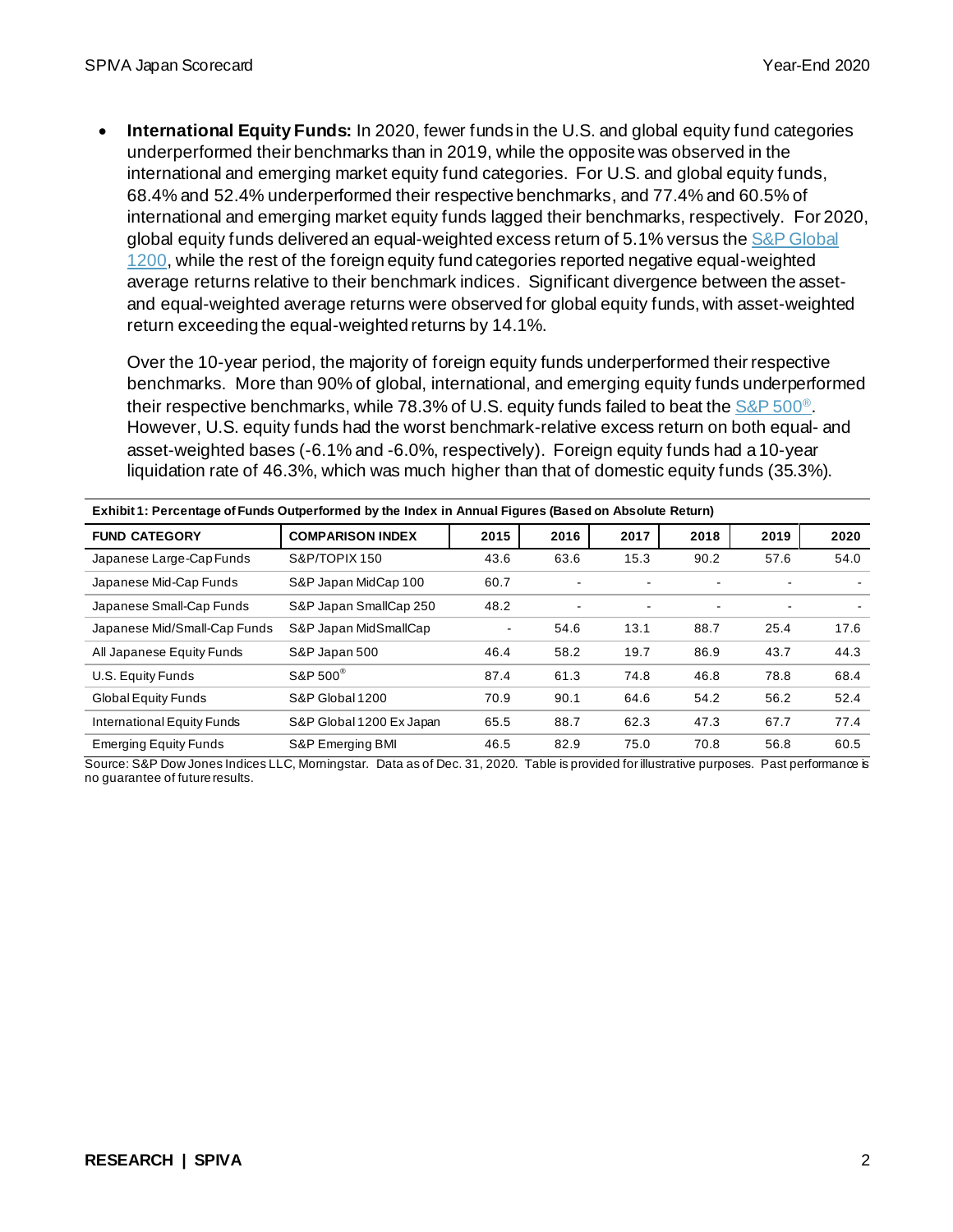## **A UNIQUE SCORECARD FOR THE ACTIVE VERSUS PASSIVE DEBATE**

There is nothing novel about the index versus active debate. It has been a contentious subject for decades, and there are few strong believers on both sides, with the vast majority of market participants falling somewhere in between. Since its first publication 19 years ago, the SPIVA Scorecard has served as the de facto scorekeeper of the active versus passive debate. For more than a decade, we have heard passionate arguments from believers in both camps when headline numbers have deviated from their beliefs.

Beyond the SPIVA Scorecard's widely cited headline numbers is a rich data set that addresses issues related to measurement techniques, universe composition, and fund survivorship that are far less frequently discussed but are often far more fascinating. These data sets are rooted in the following fundamental principles of the SPIVA Scorecard, with which regular readers will be familiar.

- **Survivorship Bias Correction:** Many funds might be liquidated or merged during a period of study. However, for someone making an investment decision at the beginning of the period, these funds are part of the opportunity set. Unlike other commonly available comparison reports, SPIVA Scorecards account for the entire opportunity set—not just the survivors—thereby eliminating survivorship bias.
- **Apples-to-Apples Comparison:** Fund returns are often compared with a popular benchmark regardless of their investment category. The SPIVA Japan Scorecard makes an appropriate comparison by measuring a fund's returns against the returns of a benchmark that reflects the fund's investment category.
- **Asset-Weighted Returns:** Average returns for a fund group are often calculated using only equal weighting, which results in the returns of a JPY 10 billion fund affecting the average in the same manner as the returns of a JPY 10 million fund. However, the SPIVA Japan Scorecard shows both equal- and asset-weighted averages. Equal-weighted returns are a measure of average fund performance, while asset-weighted returns are a measure of the performance of the average invested dollar.
- **Data Cleaning:** SPIVA Scorecards avoid double counting multiple share classes in all count-based calculations, using only the share class with longer history. Since this is meant to be a scorecard for active managers, index funds, leveraged and inverse funds, and other index-linked products are excluded.

*Please note that neither S&P Dow Jones Indices, nor any of its affiliates make any assurance or provide any investment recommendation on the appropriateness of investing in either index or active investing. S&P Dow Jones Indices does not sponsor, endorse, sell, or promote any investment fund or other investment vehicle that is offered by third parties and that seeks to provide an investment return based on the performance of any index. The SPIVA Japan Scorecard simply provides semi-annual statistics according to the SPIVA methodology and a brief analysis of those statistics. Further, S&P Dow Jones Indices does advise that anyone reading this report also read the SPIVA methodology in the report in order to understand how the data was derived.*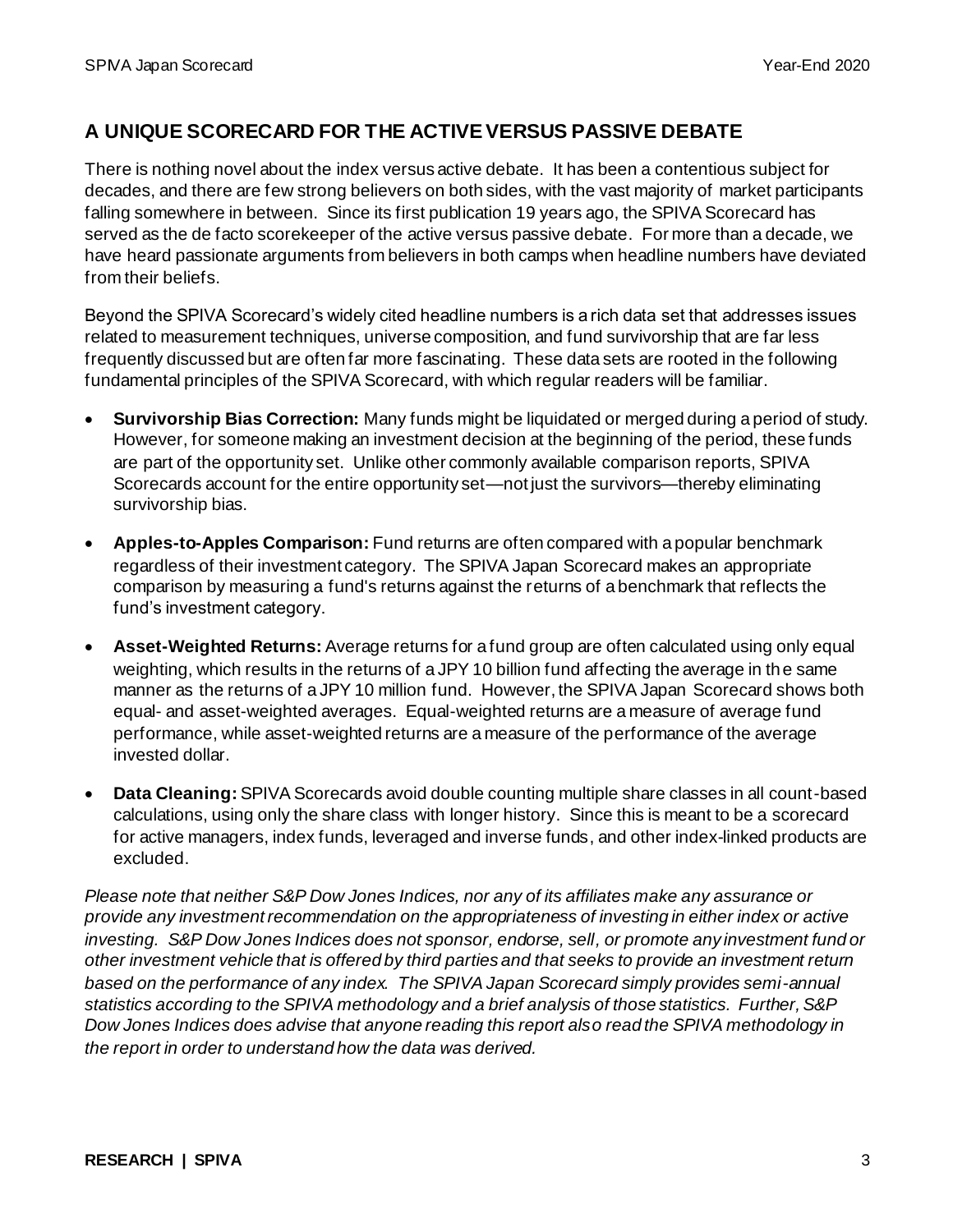

purposes. Past performance is no guarantee of future results.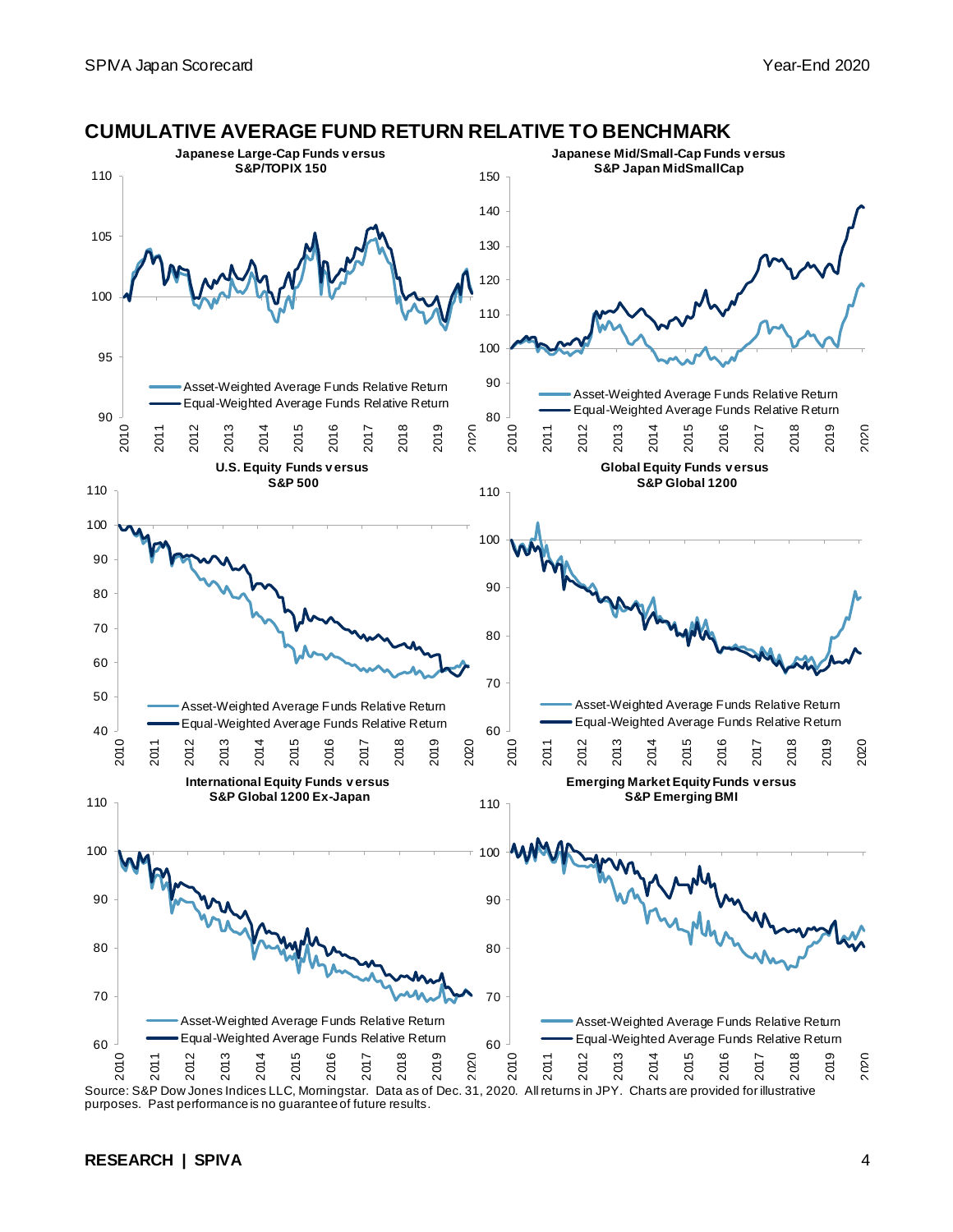## **REPORTS**

| Report 1a: Percentage of Funds Outperformed by the Index (Based on Absolute Return) |                          |            |            |            |             |
|-------------------------------------------------------------------------------------|--------------------------|------------|------------|------------|-------------|
| <b>FUND CATEGORY</b>                                                                | <b>COMPARISON INDEX</b>  | 1-YEAR (%) | 3-YEAR (%) | 5-YEAR (%) | 10-YEAR (%) |
| Japanese Large-Cap Funds                                                            | S&P/TOPIX 150            | 54.00      | 67.84      | 69.53      | 77.29       |
| Japanese Mid/Small-Cap Funds                                                        | S&P Japan MidSmallCap    | 17.59      | 20.43      | 25.14      | 47.62       |
| All Japanese Equity Funds                                                           | S&P Japan 500            | 44.26      | 60.98      | 53.22      | 66.80       |
| U.S. Equity Funds                                                                   | S&P 500                  | 68.42      | 75.38      | 82.83      | 78.26       |
| Global Equity Funds                                                                 | S&P Global 1200          | 52.42      | 66.67      | 86.55      | 92.70       |
| International Equity Funds                                                          | S&P Global 1200 Ex Japan | 77.42      | 82.54      | 88.68      | 94.23       |
| <b>Emerging Equity Funds</b>                                                        | S&P Emerging BMI         | 60.49      | 78.65      | 88.46      | 94.20       |

Source: S&P Dow Jones Indices LLC, Morningstar. Data as of Dec. 31, 2020. Table is provided for illustrative purposes. Past performance is no guarantee of future results.

| Report 1b: Percentage of Funds Outperformed by the Index (Based on Risk-Adjusted Return) |                          |            |            |            |             |
|------------------------------------------------------------------------------------------|--------------------------|------------|------------|------------|-------------|
| <b>FUND CATEGORY</b>                                                                     | <b>COMPARISON INDEX</b>  | 1-YEAR (%) | 3-YEAR (%) | 5-YEAR (%) | 10-YEAR (%) |
| Japanese Large-Cap Funds                                                                 | S&P/TOPIX 150            | 53.43      | 69.59      | 69.53      | 73.50       |
| Japanese Mid/Small-Cap Funds                                                             | S&P Japan MidSmallCap    | 16.08      | 19.89      | 26.29      | 55.36       |
| All Japanese Equity Funds                                                                | S&P Japan 500            | 45.72      | 61.93      | 54.97      | 68.45       |
| U.S. Equity Funds                                                                        | S&P 500                  | 69.17      | 79.23      | 85.86      | 86.96       |
| Global Equity Funds                                                                      | S&P Global 1200          | 50.81      | 66.67      | 85.96      | 92.70       |
| International Equity Funds                                                               | S&P Global 1200 Ex Japan | 74.19      | 87.30      | 90.57      | 94.23       |
| <b>Emerging Equity Funds</b>                                                             | S&P Emerging BMI         | 65.43      | 77.53      | 96.15      | 94.20       |

Source: S&P Dow Jones Indices LLC, Morningstar. Data as of Dec. 31, 2020. Risk-adjusted return is computed as annualized average monthly return divided by annualized standard deviation of the monthly return for the measured periods. Table is provided for illustrative purposes. Past performance is no guarantee of future results.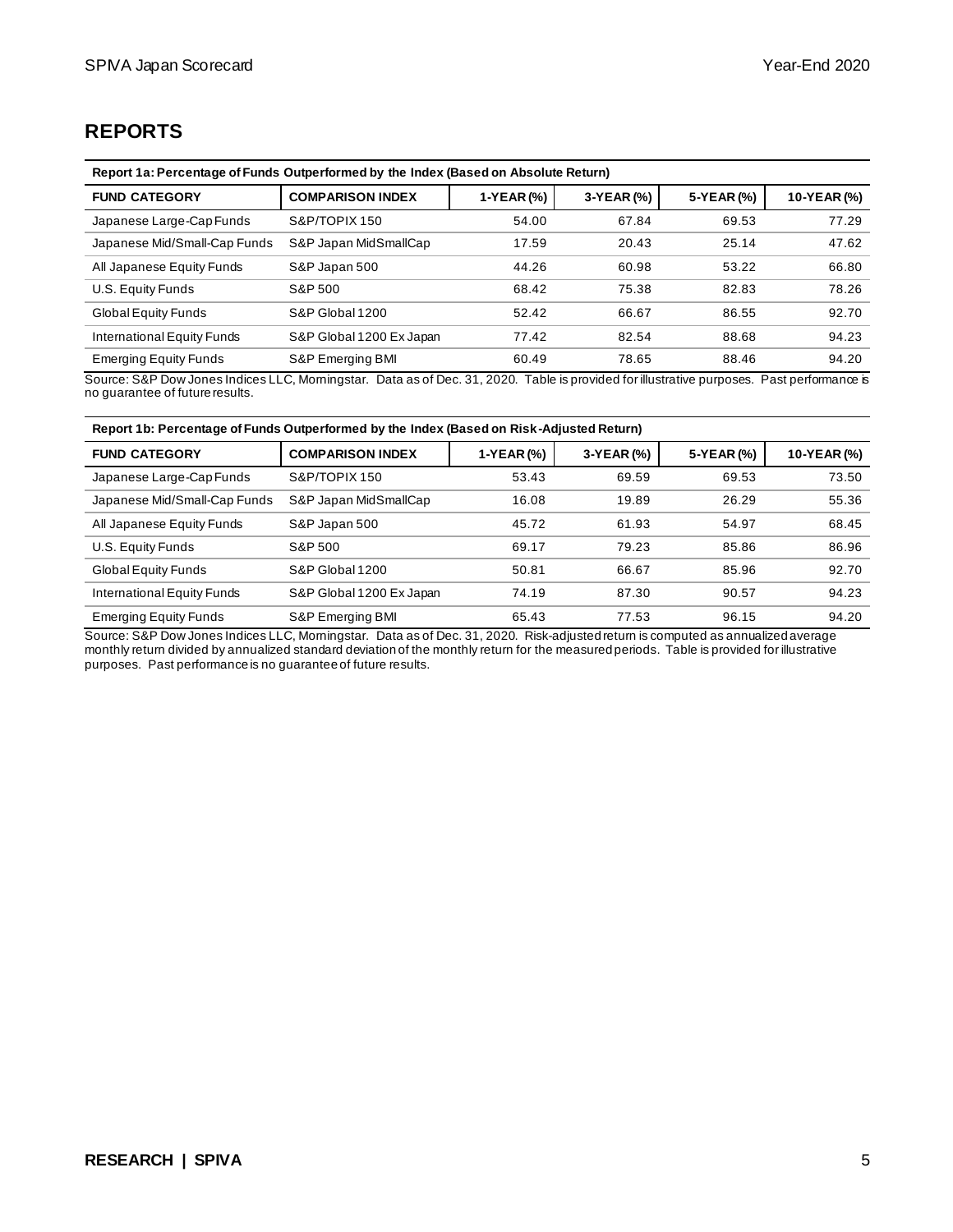| <b>Report 2: Survivorship of Funds</b> |                              |                         |
|----------------------------------------|------------------------------|-------------------------|
| <b>FUND CATEGORY</b>                   | <b>NO. OF FUNDS AT START</b> | <b>SURVIVORSHIP (%)</b> |
| 1-YEAR                                 |                              |                         |
| Japanese Large-Cap Funds               | 350                          | 95.1                    |
| Japanese Mid/Small-Cap Funds           | 199                          | 98.0                    |
| <b>All Japanese Equity Funds</b>       | 549                          | 96.2                    |
| U.S. Equity Funds                      | 133                          | 94.7                    |
| Global Equity Funds                    | 248                          | 96.4                    |
| International Equity Funds             | 62                           | 95.2                    |
| <b>Emerging Equity Funds</b>           | 81                           | 93.8                    |
| <b>All Foreign Equity Funds</b>        | 524                          | 95.4                    |
| 3-YEAR                                 |                              |                         |
| Japanese Large-Cap Funds               | 342                          | 86.5                    |
| Japanese Mid/Small-Cap Funds           | 186                          | 94.1                    |
| <b>All Japanese Equity Funds</b>       | 528                          | 89.2                    |
| U.S. Equity Funds                      | 130                          | 87.7                    |
| Global Equity Funds                    | 198                          | 87.4                    |
| International Equity Funds             | 63                           | 87.3                    |
| <b>Emerging Equity Funds</b>           | 89                           | 77.5                    |
| <b>All Foreign Equity Funds</b>        | 480                          | 85.6                    |
| 5-YEAR                                 |                              |                         |
| Japanese Large-Cap Funds               | 338                          | 79.6                    |
| Japanese Mid/Small-Cap Funds           | 175                          | 84.0                    |
| <b>All Japanese Equity Funds</b>       | 513                          | 81.1                    |
| U.S. Equity Funds                      | 99                           | 81.8                    |
| Global Equity Funds                    | 171                          | 76.0                    |
| International Equity Funds             | 53                           | 81.1                    |
| <b>Emerging Equity Funds</b>           | 78                           | 65.4                    |
| <b>All Foreign Equity Funds</b>        | 401                          | 76.1                    |
| 10-YEAR                                |                              |                         |
| Japanese Large-Cap Funds               | 317                          | 65.0                    |
| Japanese Mid/Small-Cap Funds           | 168                          | 64.3                    |
| <b>All Japanese Equity Funds</b>       | 485                          | 64.7                    |
| U.S. Equity Funds                      | 23                           | 52.2                    |
| Global Equity Funds                    | 137                          | 55.5                    |
| International Equity Funds             | 52                           | 67.3                    |
| <b>Emerging Equity Funds</b>           | 69                           | 40.6                    |
| <b>All Foreign Equity Funds</b>        | 281                          | 53.7                    |

Source: S&P Dow Jones Indices LLC, Morningstar. Data as of Dec. 31, 2020. Table is provided for illustrative purposes. Past performance is no guarantee of future results.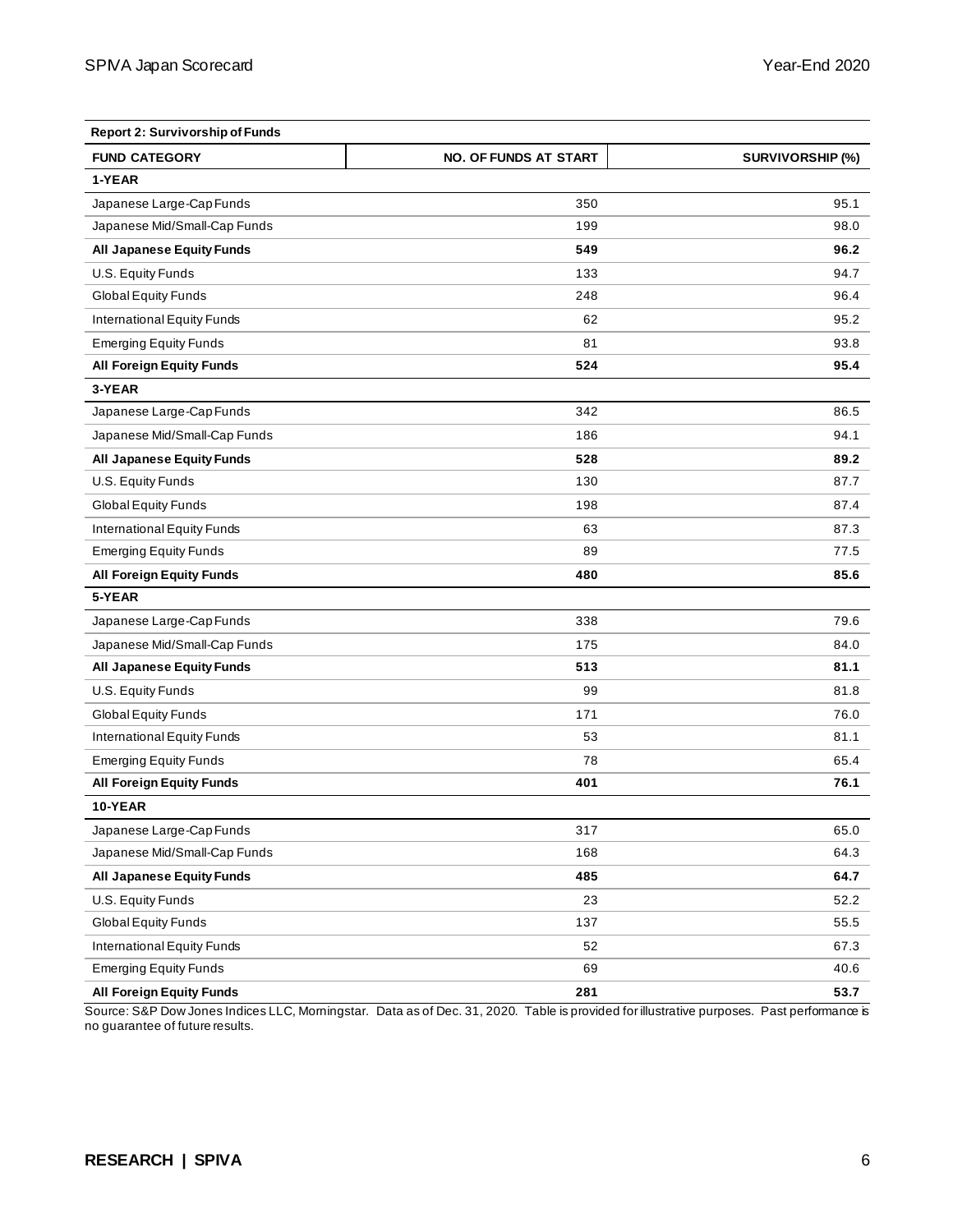| Report 3: Average Fund Performance (Equal-Weighted) |            |                                 |                                 |                                  |
|-----------------------------------------------------|------------|---------------------------------|---------------------------------|----------------------------------|
| <b>INDEX/PEER GROUP</b>                             | 1-YEAR (%) | 3-YEAR<br><b>ANNUALIZED (%)</b> | 5-YEAR<br><b>ANNUALIZED (%)</b> | 10-YEAR<br><b>ANNUALIZED (%)</b> |
| S&P/TOPIX 150                                       | 10.26      | 3.97                            | 6.11                            | 9.41                             |
| Japanese Large-Cap Funds                            | 10.51      | 2.23                            | 5.69                            | 9.44                             |
| S&P Japan MidSmallCap                               | 0.02       | $-1.46$                         | 4.50                            | 10.22                            |
| Japanese Mid/Small-Cap Funds                        | 13.22      | 3.14                            | 9.96                            | 14.08                            |
| S&P Japan 500                                       | 8.72       | 2.86                            | 5.74                            | 9.62                             |
| All Japanese Equity Funds                           | 11.58      | 2.60                            | 7.18                            | 11.05                            |
| S&P 500                                             | 12.48      | 10.91                           | 11.75                           | 16.67                            |
| U.S. Equity Funds                                   | 6.32       | 5.54                            | 6.75                            | 10.59                            |
| S&P Global 1200                                     | 9.79       | 7.63                            | 9.52                            | 13.03                            |
| Global Equity Funds                                 | 14.84      | 7.88                            | 8.20                            | 10.02                            |
| S&P Global 1200 Ex Japan                            | 9.75       | 7.94                            | 9.80                            | 13.33                            |
| International Equity Funds                          | 5.24       | 4.54                            | 6.61                            | 9.37                             |
| S&P Emerging BMI                                    | 9.74       | 3.14                            | 9.17                            | 6.41                             |
| <b>Emerging Equity Funds</b>                        | 5.85       | 0.80                            | 5.96                            | 4.09                             |

**Report 3: Average Fund Performance (Equal-Weighted)**

Source: S&P Dow Jones Indices LLC, Morningstar. Data as Dec. 31, 2020. All returns in JPY. Table is provided for illustrative purposes. Past performance is no guarantee of future results.

| Report 4: Average Fund Performance (Asset-Weighted) |            |                                 |                                 |                                  |
|-----------------------------------------------------|------------|---------------------------------|---------------------------------|----------------------------------|
| <b>INDEX/PEER GROUP</b>                             | 1-YEAR (%) | 3-YEAR<br><b>ANNUALIZED (%)</b> | 5-YEAR<br><b>ANNUALIZED (%)</b> | 10-YEAR<br><b>ANNUALIZED (%)</b> |
| S&P/TOPIX 150                                       | 10.26      | 3.97                            | 6.11                            | 9.41                             |
| Japanese Large-Cap Funds                            | 11.81      | 2.62                            | 6.02                            | 9.45                             |
| S&P Japan MidSmallCap                               | 0.02       | $-1.46$                         | 4.50                            | 10.22                            |
| Japanese Mid/Small-Cap Funds                        | 14.19      | 2.64                            | 8.74                            | 12.07                            |
| S&P Japan 500                                       | 8.72       | 2.86                            | 5.74                            | 9.62                             |
| All Japanese Equity Funds                           | 12.66      | 2.57                            | 6.74                            | 10.02                            |
| S&P 500                                             | 12.48      | 10.91                           | 11.75                           | 16.67                            |
| U.S. Equity Funds                                   | 18.64      | 11.37                           | 10.01                           | 10.66                            |
| S&P Global 1200                                     | 9.79       | 7.63                            | 9.52                            | 13.03                            |
| Global Equity Funds                                 | 28.90      | 12.97                           | 11.32                           | 11.60                            |
| S&P Global 1200 Ex Japan                            | 9.75       | 7.94                            | 9.80                            | 13.33                            |
| International Equity Funds                          | 10.43      | 6.15                            | 7.26                            | 9.37                             |
| S&P Emerging BMI                                    | 9.74       | 3.14                            | 9.17                            | 6.41                             |
| <b>Emerging Equity Funds</b>                        | 10.90      | 5.61                            | 9.27                            | 4.53                             |

Source: S&P Dow Jones Indices LLC, Morningstar. Data as of Dec. 31, 2020. All returns in JPY. Table is provided for illustrative purposes. Past performance is no guarantee of future results.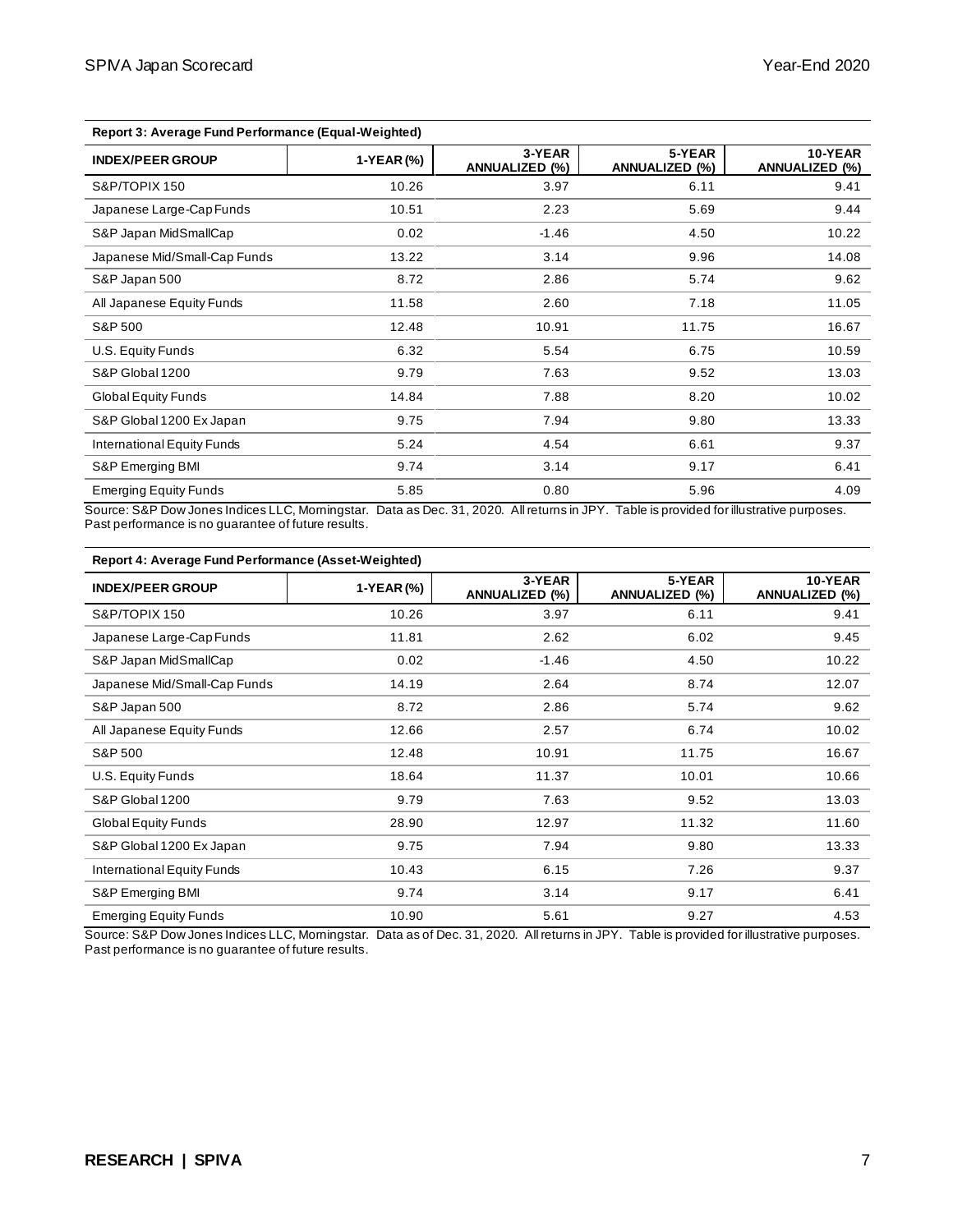| <b>Report 5: Quartile Breakpoints of Fund Performance</b> |                       |                        |                       |  |  |
|-----------------------------------------------------------|-----------------------|------------------------|-----------------------|--|--|
| <b>FUND CATEGORY</b>                                      | <b>THIRD QUARTILE</b> | <b>SECOND QUARTILE</b> | <b>FIRST QUARTILE</b> |  |  |
| 1-YEAR                                                    |                       |                        |                       |  |  |
| Japanese Large-Cap Funds                                  | 4.13                  | 10.10                  | 19.51                 |  |  |
| Japanese Mid/Small-Cap Funds                              | 4.52                  | 12.49                  | 20.36                 |  |  |
| All Japanese Equity Funds                                 | 4.36                  | 10.57                  | 19.69                 |  |  |
| U.S. Equity Funds                                         | $-7.35$               | 8.59                   | 17.82                 |  |  |
| Global Equity Funds                                       | $-0.68$               | 9.28                   | 25.50                 |  |  |
| International Equity Funds                                | $-1.81$               | 5.00                   | 9.62                  |  |  |
| <b>Emerging Equity Funds</b>                              | $-1.89$               | 7.95                   | 12.48                 |  |  |
| 3-YEAR                                                    |                       |                        |                       |  |  |
| Japanese Large-Cap Funds                                  | $-1.13$               | 1.77                   | 5.24                  |  |  |
| Japanese Mid/Small-Cap Funds                              | $-0.40$               | 2.06                   | 6.44                  |  |  |
| All Japanese Equity Funds                                 | $-0.68$               | 1.93                   | 5.59                  |  |  |
| U.S. Equity Funds                                         | 0.90                  | 4.32                   | 11.32                 |  |  |
| Global Equity Funds                                       | 1.01                  | 6.12                   | 11.54                 |  |  |
| International Equity Funds                                | 0.55                  | 3.58                   | 7.38                  |  |  |
| <b>Emerging Equity Funds</b>                              | $-2.11$               | 1.70                   | 3.29                  |  |  |
| 5-YEAR                                                    |                       |                        |                       |  |  |
| Japanese Large-Cap Funds                                  | 3.24                  | 5.15                   | 7.84                  |  |  |
| Japanese Mid/Small-Cap Funds                              | 6.56                  | 9.49                   | 12.56                 |  |  |
| All Japanese Equity Funds                                 | 4.03                  | 6.35                   | 9.60                  |  |  |
| U.S. Equity Funds                                         | 2.69                  | 5.86                   | 10.37                 |  |  |
| Global Equity Funds                                       | 2.65                  | 5.47                   | 8.53                  |  |  |
| International Equity Funds                                | 3.36                  | 6.58                   | 7.78                  |  |  |
| <b>Emerging Equity Funds</b>                              | 3.35                  | 6.96                   | 8.38                  |  |  |
| 10-YEAR                                                   |                       |                        |                       |  |  |
| Japanese Large-Cap Funds                                  | 7.81                  | 8.97                   | 10.61                 |  |  |
| Japanese Mid/Small-Cap Funds                              | 10.77                 | 13.02                  | 17.21                 |  |  |
| All Japanese Equity Funds                                 | 8.48                  | 9.72                   | 12.27                 |  |  |
| U.S. Equity Funds                                         | 13.89                 | 15.68                  | 17.82                 |  |  |
| Global Equity Funds                                       | 7.91                  | 10.15                  | 11.88                 |  |  |
| International Equity Funds                                | 8.69                  | 10.90                  | 11.57                 |  |  |
| <b>Emerging Equity Funds</b>                              | 3.50                  | 5.19                   | 6.13                  |  |  |

Source: S&P Dow Jones Indices LLC, Morningstar. Data as of Dec. 31, 2020. All returns in JPY. Figures are computed from universe of funds that survived for the entire measured periods. Table is provided for illustrative purposes. Past performance is no guarantee of future results.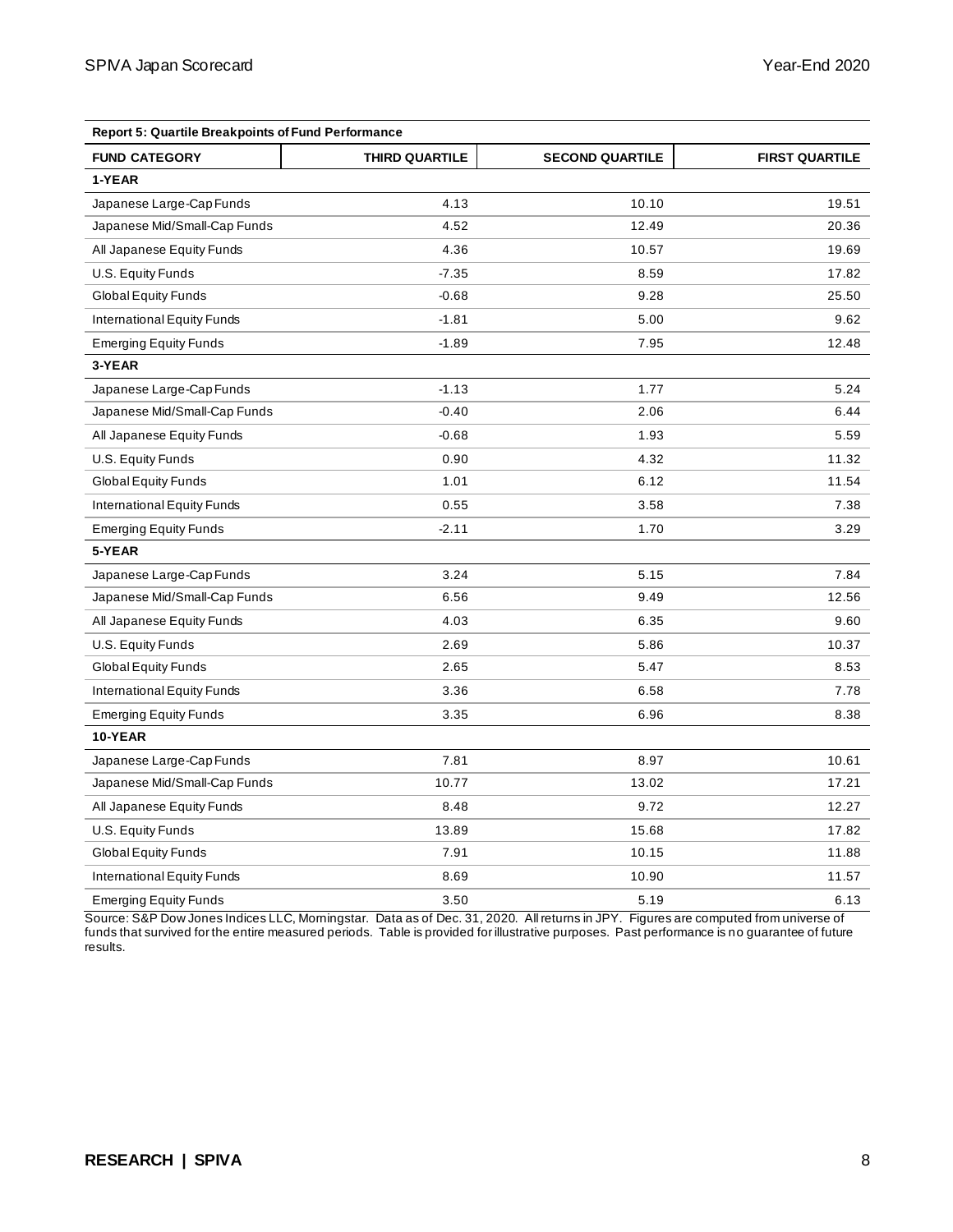## **APPENDIX A: GLOSSARY**

#### **SPIVA Styles and Morningstar Fund Classifications**

Data from Morningstar is obtained for all managed funds domiciled in Japan for which month-end data is available during the performance period. The data include the most comprehensive Japanese fund data on active and finalized (merged or liquidated) funds over the chosen period. Funds are classified based on the Morningstar fund classification system, and the SPIVA Japan Scorecard covers Japanese and international equity categories.

#### **Japanese Equity Funds**

The SPIVA Japan Scorecard covers major capitalization levels including large- and mid/small-cap funds. S&P Dow Jones Indices uses the Morningstar fund categories, which determine a fund portfolio's capitalization assignments.

The Morningstar classification system produces narrow, style-based classifications for Japanese equities funds. S&P Dow Jones Indices has consolidated the style-based categories in order to generate a larger sample size and develop a broad-market comparison to market-based benchmarks. A narrow, style-based comparison would yield a limited sample size, given value and growth style segments are not consistently discernible over the past five years.

Morningstar categories have been mapped to SPIVA peer groups in the following manner.

| Exhibit 2: Japanese Equity Funds: SPIVA and Morningstar Categories |                                              |  |  |
|--------------------------------------------------------------------|----------------------------------------------|--|--|
| <b>SPIVA CATEGORY</b>                                              | <b>MORNINGSTAR CATEGORY</b>                  |  |  |
|                                                                    | Japan Fund Japan Large-Cap Value Equity      |  |  |
| Japanese Large-Cap Funds                                           | Japan Fund Japan Large-Cap Growth Equity     |  |  |
|                                                                    | Japan Fund Japan Large-Cap Blend Equity      |  |  |
|                                                                    | Japan Fund Japan Small/Mid-Cap Value Equity  |  |  |
| Japanese Mid/Small-Cap Funds                                       | Japan Fund Japan Small/Mid-Cap Growth Equity |  |  |
|                                                                    | Japan Fund Japan Small/Mid-Cap Blend Equity  |  |  |

Source: S&P Dow Jones Indices LLC, Morningstar. Table is provided for illustrative purposes.

#### **International Equity Funds**

For international equity, the SPIVA Japan Scorecard reports on four major categories (U.S., global, international, and emerging market funds) of interest to global asset allocators.

Morningstar categories have been mapped to SPIVA peer groups in the following manner.

| <b>Exhibit 3: International Equity Funds: SPIVA and Morningstar Categories</b> |                                                  |  |
|--------------------------------------------------------------------------------|--------------------------------------------------|--|
| <b>SPIVA CATEGORY</b>                                                          | <b>MORNINGSTAR CATEGORY</b>                      |  |
| U.S. Equity Funds                                                              | Japan Fund North America Equity                  |  |
| Global Equity Funds                                                            | Japan Fund World Equity                          |  |
| International Equity Funds                                                     | Japan Fund World ex-Japan Equity                 |  |
| <b>Emerging Equity Funds</b>                                                   | Japan Fund Emerging Multiple Country/Area Equity |  |

Source: S&P Dow Jones Indices LLC, Morningstar. Table is provided for illustrative purposes.

#### **RESEARCH | SPIVA** 9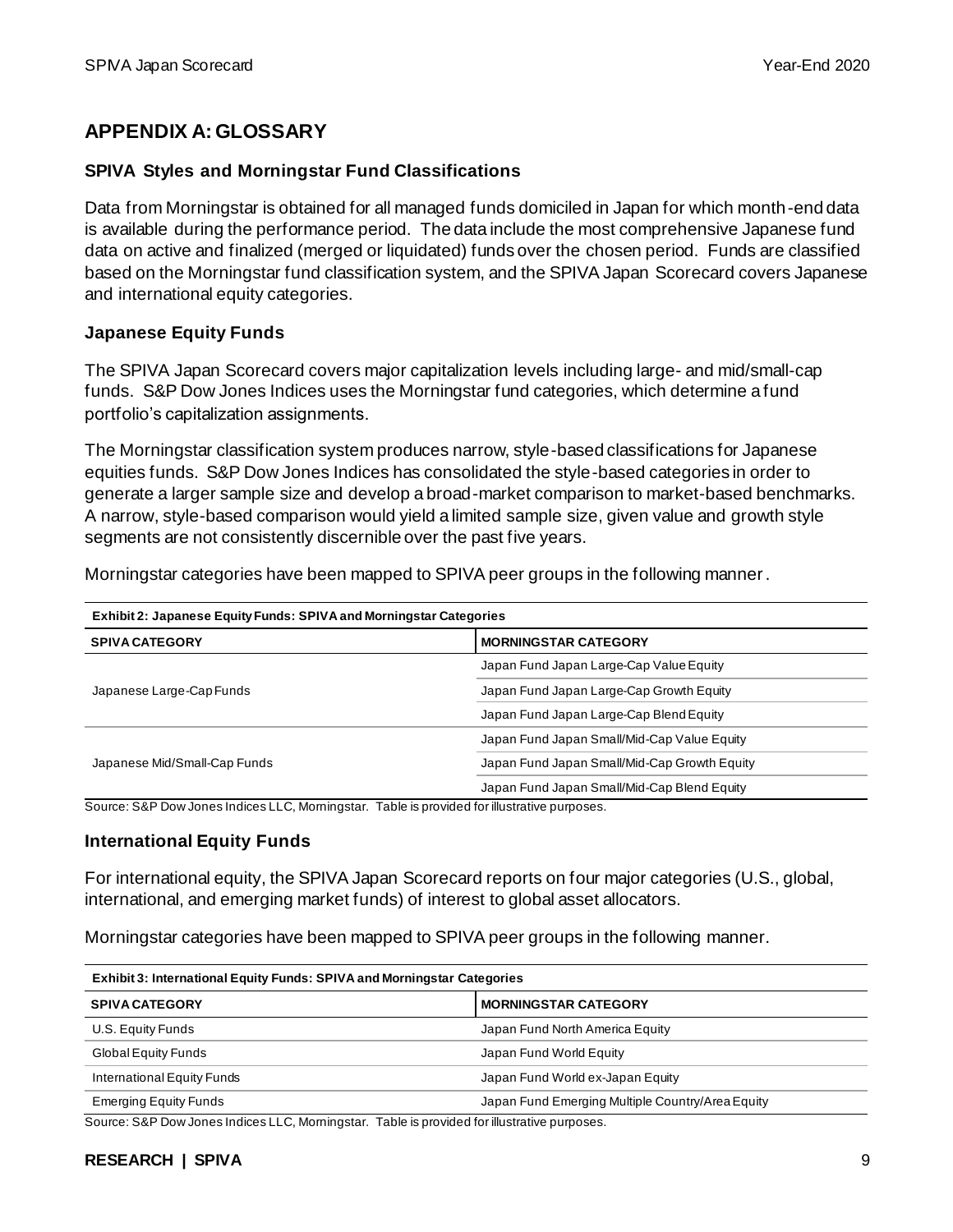#### **Benchmarks**

The chosen benchmarks are shown in Exhibit 4. All index returns are total returns (i.e., include dividend reinvestment) in Japanese yen. There has been no deduction from index returns to account for fund investment expenses. It is important to note that active fund returns are after expenses, but they do not include loads and entry fees.

The benchmarks chosen are the most commonly adopted benchmarks for funds that fall into the respective fund peer groups. In some instances, a fund may not adopt the benchmarks stipulated in Exhibit 4. However, a vast majority do set their performance hurdle based on the assigned benchmarks in this report, ensuring that the study is robust and fair.

| <b>Exhibit 4: SPIVA Categories and Their Benchmarks</b> |                          |  |
|---------------------------------------------------------|--------------------------|--|
| <b>SPIVA CATEGORY</b>                                   | <b>BENCHMARK INDEX</b>   |  |
| Japanese Large-Cap Funds                                | S&P/TOPIX 150            |  |
| Japanese Mid/Small-Cap Funds                            | S&P Japan MidSmallCap    |  |
| All Japanese Equity Funds                               | S&P Japan 500            |  |
| U.S. Equity Funds                                       | S&P 500                  |  |
| Global Equity Funds                                     | S&P Global 1200          |  |
| International Equity Funds                              | S&P Global 1200 Ex Japan |  |
| <b>Emerging Equity Funds</b>                            | S&P Emerging BMI         |  |

Source: S&P Dow Jones Indices LLC, Morningstar. Table is provided for illustrative purposes.

### **APPENDIX B: GLOSSARY**

#### **Percentage of Funds Outperformed by the Index**

To correct for survivorship bias, we use the opportunity set available at the beginning of the period as the denominator. We determine the count of funds that have survived and beat the index. We then report the index outperformance percentage.

#### **Survivorship (%)**

This measure represents the percentage of funds in existence at the beginning of the time period that is still active at the end of the time period.

#### **Equal-Weighted Fund Performance**

Equal-weighted returns for a particular style category are determined by calculating a simple average return of all active funds in that category in a particular month.

#### **Asset-Weighted Fund Performance**

Asset-weighted returns for a particular style category are determined by calculating a weighted average return of all funds in that category in a particular month, with each fund's return weighted by its total net assets. Asset-weighted returns are a better indicator of fund category performance because they more accurately reflect the returns of the total money invested in that particular style category.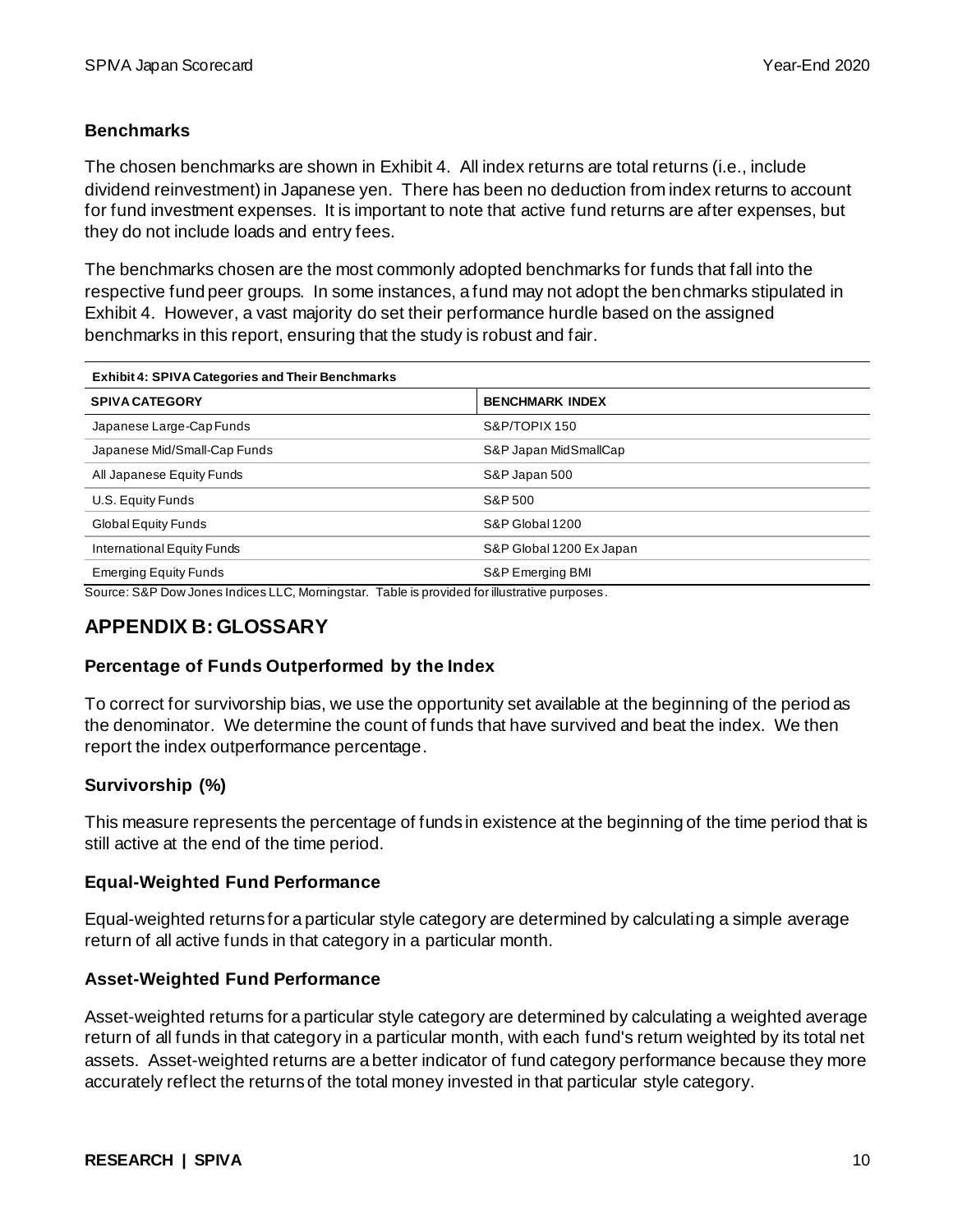#### **Quartiles Breakpoints**

The p<sup>th</sup> percentile for a set of data is the value that is greater than or equal to p% of the data, but is less than or equal to (100-p)% of the data. In other words, it is a value that divides the data into two parts: the lower p% of the values and the upper (100-p)% of the values. The first quartile is the 75<sup>th</sup> percentile, the value separating the elements of a population into the lower 75% and the upper 25%. The second quartile is the 50<sup>th</sup> percentile and the third quartile is the 25<sup>th</sup> percentile. For fund category quartiles in a particular time horizon, the data used is the return of the largest share class of the fund net of fees, excluding loads.

#### **Survivorship Bias**

Many funds might liquidate or merge during a period of study. This usually occurs due to continued poor performance by the fund. Therefore, if index returns were compared to fund returns using only surviving funds, the comparison would be biased in favor of the fund category. These reports remove this bias by (a) using the entire investment opportunity set, made up of all funds in that particular category at the outset of the period, as the denominator for outperformance calculations, (b) explicitly showing the survivorship rate in each category, and (c) constructing peer average return series for each category based on all available funds at the outset of the period.

#### **Fees**

The fund returns used are net of fees, excluding loads.

#### **Indices**

A benchmark index provides an investment vehicle against which fund performance can be measured.

#### S&P/TOPIX 150

The S&P/TOPIX 150 is designed to represent the large-cap universe for Japan. It includes 150 highly liquid securities as leading, blue-chip companies from each of the Global Industry Classification Standard (GICS®) sectors of the Japanese market.

#### S&P JAPAN MIDSMALLCAP

The S&P Japan MidSmallCap combines the S&P Japan MidCap and S&P SmallCap indices and comprises the stocks representing the lowest 30% of float-adjusted market cap in Japan. It is a subset of th[e S&P Japan BMI,](https://www.spglobal.com/spdji/en/indices/equity/sp-japanese-bmi/#overview) comprehensive, rules-based index measuring Japanese stock market performance.

#### S&P JAPAN 500

Th[e S&P Japan 500](https://www.spglobal.com/spdji/en/indices/equity/sp-japan-500/#overview) is designed to represent the Japanese investable market. Index constituents are drawn from eligible companies listed on the Tokyo, Osaka, or JASDAQ exchanges. Data is sourced from the comprehensive Toyo Keizai database. Constituents represent the large-, mid-, and small-cap components of the Japanese equity markets.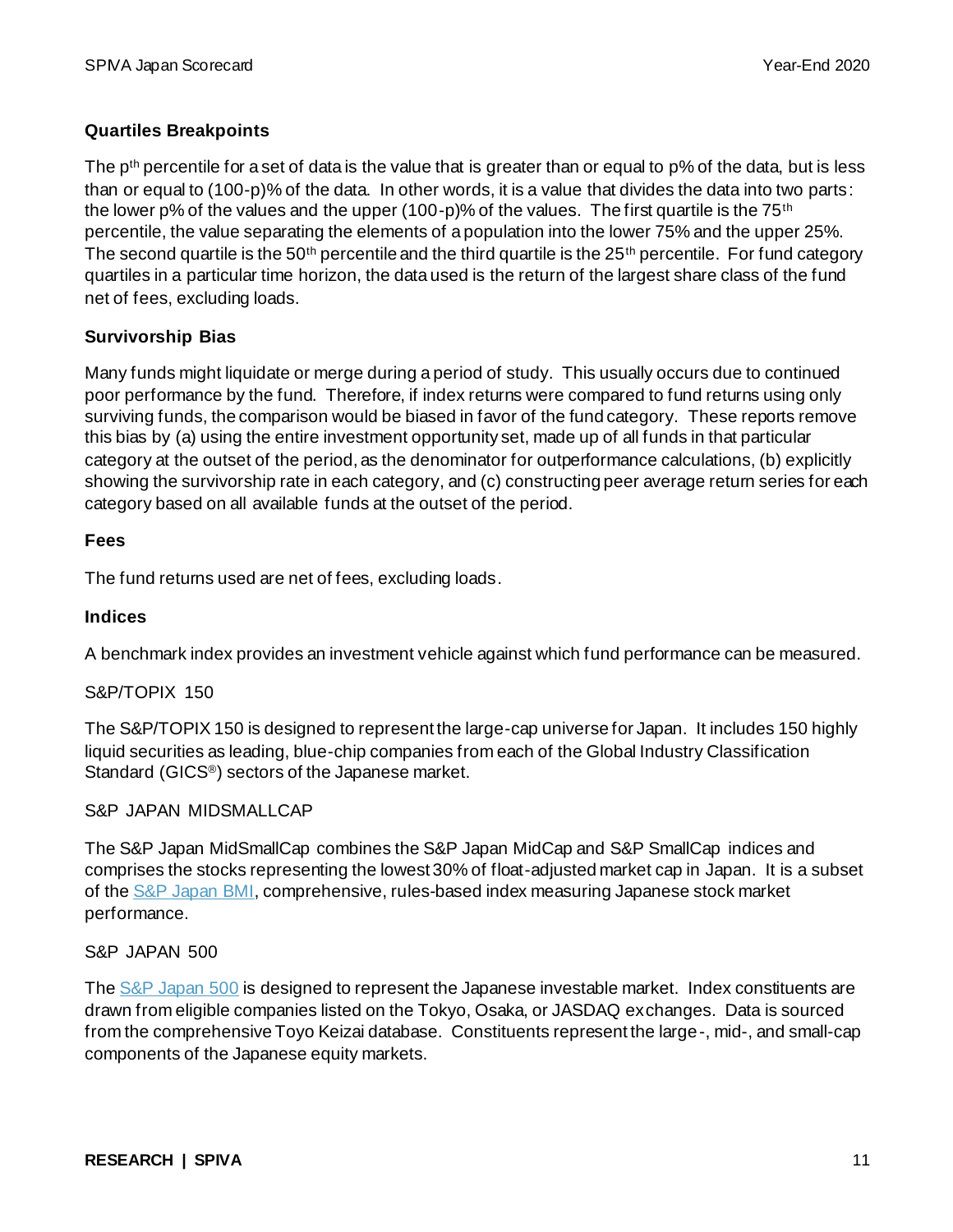#### S&P 500

Widely regarded as the best single gauge of the U.S. equities market, this market-capitalizationweighted index includes a representative sample of the top 500 companies in the leading industries of the U.S. economy, and it provides over 80% coverage of U.S. equities.

#### S&P GLOBAL 1200

Capturing approximately 70% of the world's capital markets, the S&P Global 1200 is a composite of seven headline indices, many of which are accepted leaders in their regions. It includes the S&P 500 (U.S.)[, S&P Europe 350](https://www.spglobal.com/spdji/en/indices/equity/sp-europe-350/#overview)® (Europe), S&P/TOPIX 150 (Japan)[, S&P/TSX 60](https://www.spglobal.com/spdji/en/indices/equity/sp-tsx-60/#overview) (Canada)[, S&P/ASX All](https://www.spglobal.com/spdji/en/indices/equity/sp-asx-all-australian-50/#overview)  [Australian 50](https://www.spglobal.com/spdji/en/indices/equity/sp-asx-all-australian-50/#overview) (Australia)[, S&P Asia 50](https://www.spglobal.com/spdji/en/indices/equity/sp-asia-50/#overview) (Asia Ex-Japan), and [S&P Latin America 40](https://www.spglobal.com/spdji/en/indices/equity/sp-latin-america-40/#overview) (Latin America).

#### S&P GLOBAL 1200 EX JAPAN

The S&P Global 1200 Ex Japan is a composite of six headline indices, many of which are accepted leaders in their regions. It includes the S&P 500 (U.S.), S&P Europe 350 (Europe), S&P/TSX 60 (Canada), S&P/ASX All Australian 50 (Australia), S&P Asia 50 (Asia Ex-Japan), and S&P Latin America 40 (Latin America).

#### S&P EMERGING BMI

Th[e S&P Emerging BMI](https://www.spglobal.com/spdji/en/indices/equity/sp-emerging-bmi/#overview) captures all companies domiciled in the emerging markets within th[e S&P](https://www.spglobal.com/spdji/en/indices/equity/sp-global-bmi/#overview)  [Global BMI](https://www.spglobal.com/spdji/en/indices/equity/sp-global-bmi/#overview) with a float-adjusted market capitalization of at least USD 100 million and a minimum annual trading liquidity of USD 50 million.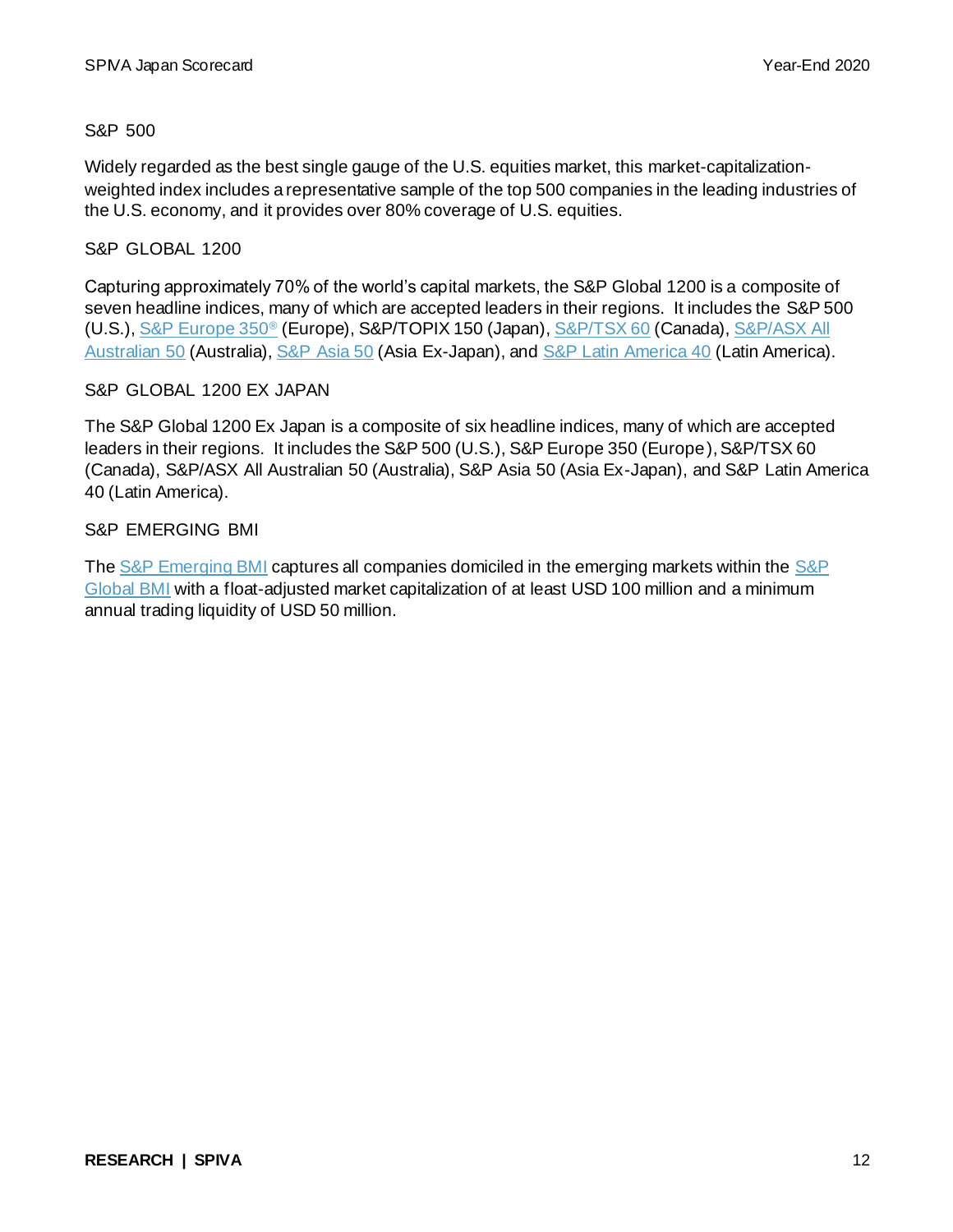| <b>S&amp;P DJI RESEARCH CONTRIBUTORS</b> |                          |                                  |
|------------------------------------------|--------------------------|----------------------------------|
| Sunjiv Mainie, CFA, CQF                  | Global Head              | sunjiv.mainie@spglobal.com       |
| Jake Vukelic                             | <b>Business Manager</b>  | jake.vukelic@spglobal.com        |
| <b>GLOBAL RESEARCH &amp; DESIGN</b>      |                          |                                  |
| <b>AMERICAS</b>                          |                          |                                  |
| Gaurav Sinha                             | Americas Head            | gaurav.sinha@spglobal.com        |
| Laura Assis                              | Analyst                  | laura.assis@spqlobal.com         |
| Cristopher Anguiano, FRM                 | Senior Analyst           | cristopher.anguiano@spglobal.com |
| Nazerke Bakytzhan, PhD                   | Senior Analyst           | nazerke.bakytzhan@spqlobal.com   |
| Smita Chirputkar                         | Director                 | smita.chirputkar@spglobal.com    |
| Rachel Du                                | Senior Analyst           | rachel.du@spqlobal.com           |
| Bill Hao                                 | Director                 | wenli.hao@spglobal.com           |
| Qing Li                                  | Director                 | ging.li@spglobal.com             |
| Berlinda Liu, CFA                        | Director                 | berlinda.liu@spglobal.com        |
| Lalit Ponnala, PhD                       | Director                 | lalit.ponnala@spqlobal.com       |
| Maria Sanchez, CIPM                      | Associate Director       | maria.sanchez@spglobal.com       |
| Hong Xie, CFA                            | Senior Director          | hong.xie@spglobal.com            |
| <b>APAC</b>                              |                          |                                  |
| Priscilla Luk                            | <b>APAC</b> Head         | priscilla.luk@spglobal.com       |
| Arpit Gupta                              | Senior Analyst           | arpit.qupta1@spqlobal.com        |
| Akash Jain                               | Associate Director       | akash.jain@spglobal.com          |
| Anurag Kumar                             | Senior Analyst           | anurag.kumar@spglobal.com        |
| Xiaoya Qu                                | Senior Analyst           | xiaoya.qu@spglobal.com           |
| Yan Sun                                  | Senior Analyst           | van.sun@spglobal.com             |
| Tim Wang                                 | Senior Analyst           | tim.wang@spglobal.com            |
| Liyu Zeng, CFA                           | Director                 | livu.zeng@spglobal.com           |
| <b>EMEA</b>                              |                          |                                  |
| Andrew Innes                             | <b>EMEA Head</b>         | andrew.innes@spqlobal.com        |
| Alberto Allegrucci, PhD                  | Senior Analyst           | alberto.allegrucci@spglobal.com  |
| Panos Brezas, PhD                        | Senior Analyst           | panos.brezas@spqlobal.com        |
| Leonardo Cabrer, PhD                     | Associate Director       | leonardo.cabrer@spglobal.com     |
| Andrew Cairns, CFA                       | Associate Director       | andrew.cairns@spqlobal.com       |
| Niall Gilbride, CFA                      | Senior Analyst           | niall.gilbride@spglobal.com      |
| Rui Li, ACA                              | Senior Analyst           | rui.li@spglobal.com              |
| Jingwen Shi, PhD                         | Senior Analyst           | jingwen.shi@spglobal.com         |
| <b>INDEX INVESTMENT STRATEGY</b>         |                          |                                  |
| Craig J. Lazzara, CFA                    | Global Head              | craig.lazzara@spglobal.com       |
| Fei Mei Chan                             | Director                 | feimei.chan@spglobal.com         |
| Tim Edwards, PhD                         | <b>Managing Director</b> | tim.edwards@spglobal.com         |
| Anu R. Ganti, CFA                        | Senior Director          | anu.ganti@spglobal.com           |
| Sherifa Issifu                           | Associate                | sherifa.issifu@spqlobal.com      |